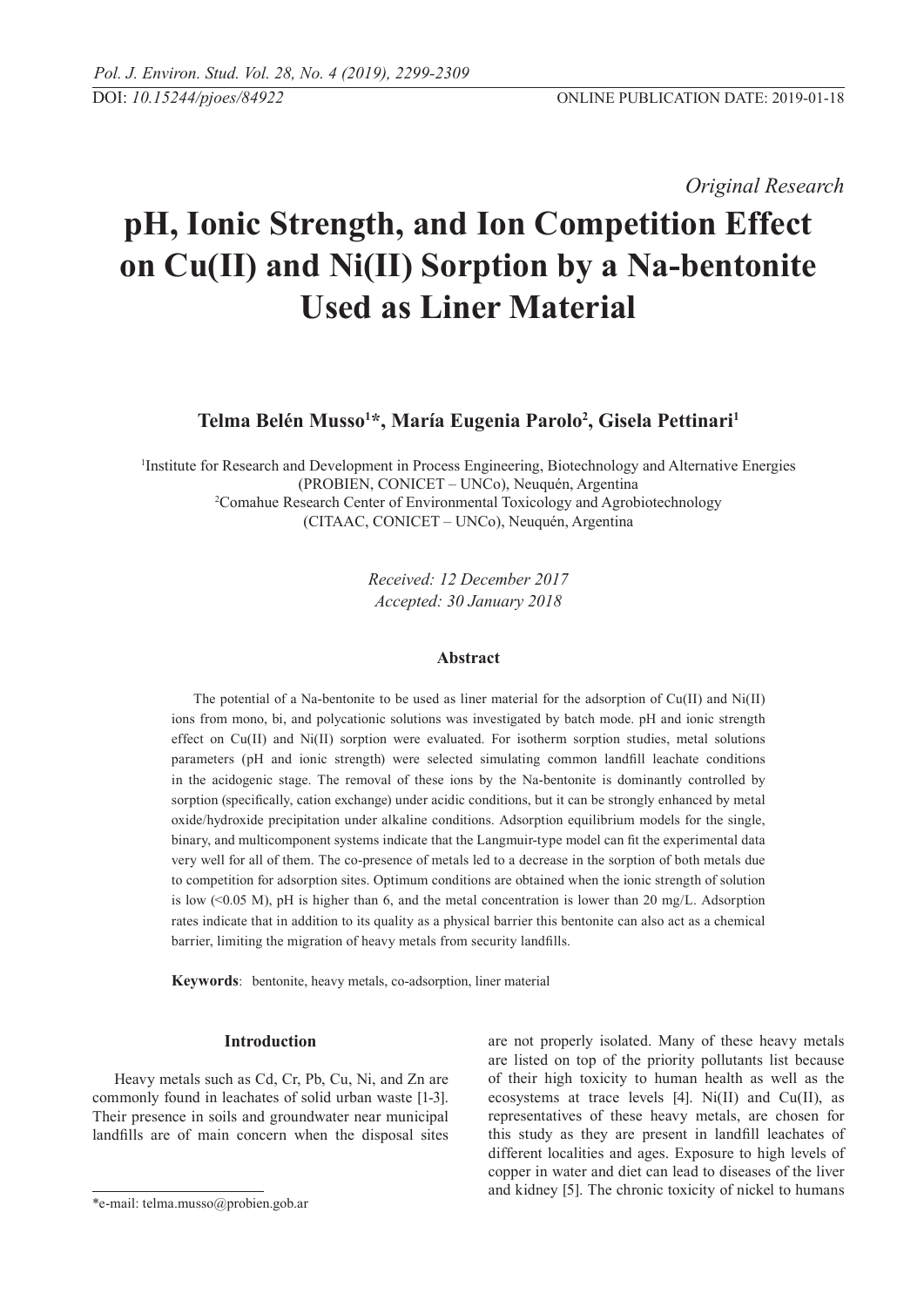and the environment has been well reported, and high concentrations of Ni(II) cause cancer of the lungs, nose, and bone [6].

Nowadays, intelligent landfill barriers are increasingly designed to prevent liquid and chemical escape from the repository site during and after the lifetime of the landfill. For this purpose, geological materials rich in smectitic clay minerals, such as bentonites, are preferred due to its widely probed performance to reduce hydraulic conductivity of granular materials [7-9] and to remove different types of contaminants from aqueous solutions through the sorption process [10-12]. The study of sorption of heavy metals is an important part of the overall investigation required for the assessment of potential liners. However, the application of these studies on a large scale requires knowledge of the equilibrium and kinetics of the metal adsorption process [13]. pH, ionic strength, and type and concentration of ions are among the factors that affect sorption processes on clay particles, being the first main force governing the adsorption of metal cations [14]. However, sorption behavior might be significantly altered in a competing environment having multiple metals in the system as compared to a single metal system. In most cases, soil and groundwater contamination through landfill leachate involves several heavy metals, i.e., a multiple-component system. Understanding the fate and transport of heavy metals in multi-component systems is a prerequisite to identifying dominant mechanisms governing their competitive sorption behavior in the soil environment. Usually, when competitive sorption of metals is compared with their monometal behavior, it is shown that their adsorption is lower in the competitive systems [15-17].

Sorption data are frequently simulated using empirical models of the equilibrium systems, such as the Freundlich and Langmuir models. However, modifications of both the aforementioned equations by including competitive effects, due to the presence of two or more adsorbates or the presence of sorption sites with different affinities, have also been proposed [16, 18].

In this study, a Na-bentonite from northern Patagonia in Argentina was utilized to investigate its potential as a low-cost adsorbent for the adsorption of Ni(II) and Cu(II) ions from aqueous solution through batch tests. This clay is proposed as a cheap alternative adsorbent because it is present in an abundant amount in this region and is easily accessible from the main cities of northern Patagonia. The paper focuses particularly on copper and nickel as model metals, since these are generally of most concern to regulators. Zn(II) and Cd(II) are among other common heavy metals coexisting with Cu(II) and Ni(II) in landfill leachates [19], so they were selected to understand competition effects.

The objectives of the present work are: 1) to study the influence of pH, ionic strength, and metal concentration on the adsorption of Cu(II) and Ni(II) onto a Na-bentonite; 2) to investigate the effect of other metal ions coexistence on the adsorption of these ions; and 3) to determine the isotherm model that better describes adsorption behavior under different experimental conditions (mono, bi, and polycationic adsorption).

#### **Experimental**

## Materials

The clay used in this study was a natural Nabentonite manufactured by Castiglione Pes & Cía., named CATAE. This clay belongs to the Allen Formation of the Neuquén basin, Argentina. The bentonite deposit from which CATAE is extracted is one of the biggest in South America with a calculated reserve of more than 3.000.000 tons and an extension of 69 km<sup>2</sup> [20]. This clay is often used as an additive in drilling mud and as bonding of sand for the production of greensand moulds in foundries. The bentonite has a high specific surface area  $(754.4 \text{ m}^2/\text{g})$ , high cationic exchange capacity (105.9 meq/100g), and a unimodal pore size distribution  $(1-0.1 \mu m)$ , which indicates that the material is dominated by macropores [21]. This material



Fig. 1. X-ray diffraction pattern (XRD) of  $\leq 2$  µm fraction a) and scanning electron microphotography of the Na-bentonite b) (Sm: smectite, Qz: quartz).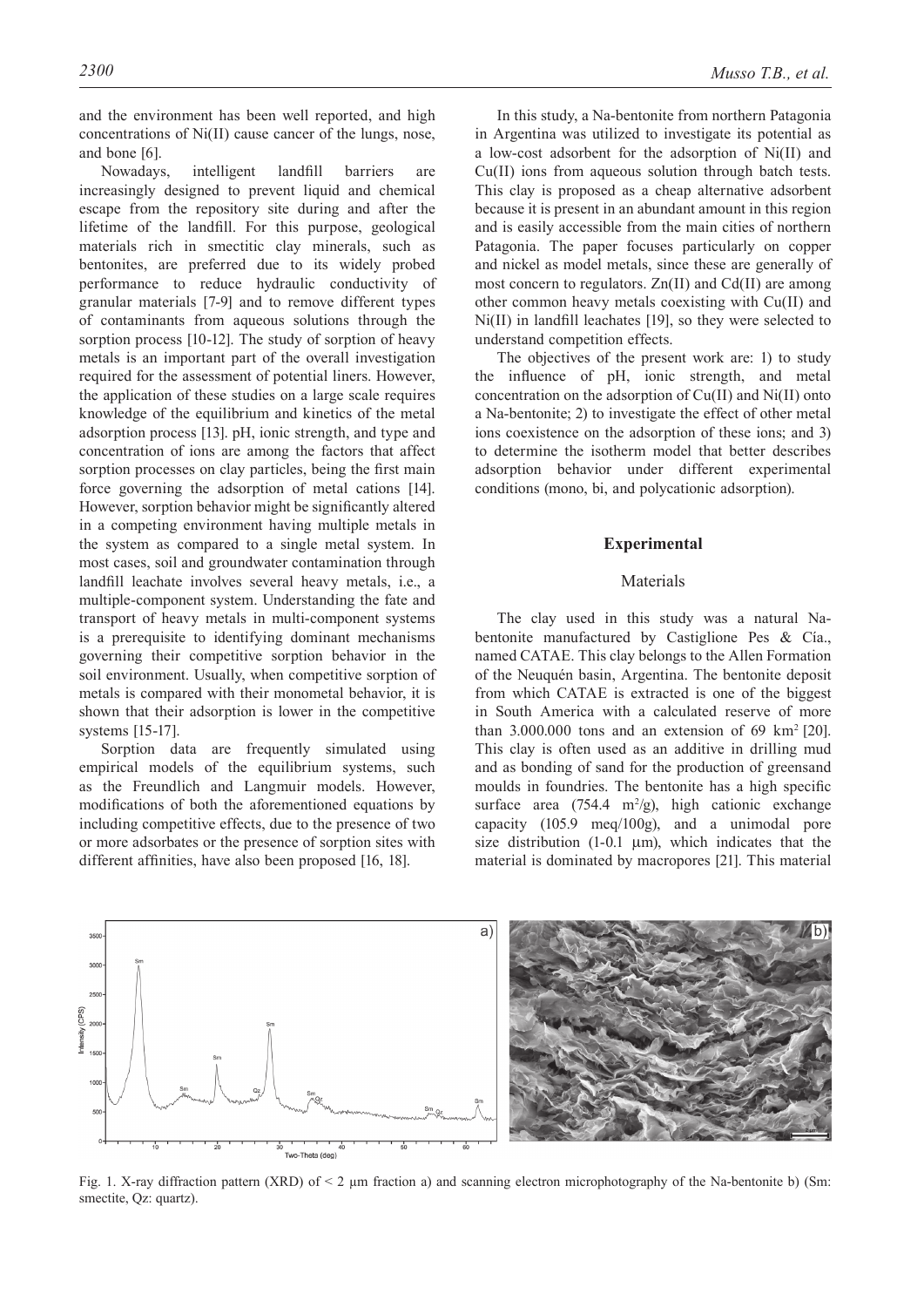meets the technical requirements outlined in the European, Japanese, and American legislations for use as clay liner [22], having hydraulic conductivities lower than  $1x10^{-9}$  m/s [23].

The bentonite is constituted by 86% of particles with a size lower than 2 microns. The mineralogy of this fraction is represented by a smectite, specifically a Na-montmorillonite classified as a Wyoming type [21], with morphology of clay flakes that have a wavy leaf appearance (Fig. 1). Clay surfaces have a negative electrical charge in water over a pH range of 2-10 [24].

The following metals were used in the sorption experiments: Cu(II), Zn(II), Ni(II), and Cd(II). Stock solutions (1000 mg/L) of  $Cu(NO<sub>3</sub>)<sub>2</sub>$ .3H<sub>2</sub>O,  $Zn(NO<sub>3</sub>)<sub>2</sub> . 6H<sub>2</sub>O, Ni(NO<sub>3</sub>)<sub>2</sub> . 6H<sub>2</sub>O, and Cd(NO<sub>3</sub>)<sub>2</sub> . 4H<sub>2</sub>O$ (analytical reagent grade, Sigma-Aldrich) were prepared for the calibration curve and metal quantification by an atomic absorption spectrophotometer (AAS) (Analyst 200, Perkin-Elmer). NaOH and HCl solutions were used for pH adjustment, and 0.08 M NaCl solution was prepared for ionic strength control.

#### Batch Experiment

Two types of batch experiments were performed to evaluate Cu(II) and Ni(II) adsorption characteristics under different conditions: 1) mono, bi, and multimetal adsorption isotherms obtained simulating common landfill leachate characteristics; and 2) pH (3-9) and ionic strength  $(1 \times 10^{-4} \text{ M} - 1 \times 10^{-1} \text{ M})$  effect in monometal systems.

Monometal adsorption isotherms were obtained by mixing 0.031 g of clay sample with 25 mL metal solutions containing various concentrations of the studied metals (10, 25, 50, 80, 120, 150, 180, and 220 mg/L for Cu(II) and 3, 5, 7, 10, 25, 50, 100, and 150 mg/L for Ni(II)). The lower concentrations of these solutions are similar to the average Cu(II) and Ni(II) concentrations determined in an Argentinean urban waste leachate [25]. The solutions were prepared using NaCl (0.08 M) as electrolyte, and the pH of the metal solution was adjusted to 5.5 using an Altronix EZDO-PC pH meter. The pH and ionic strength were selected to simulate a leachate in the acetogenic stage. The mixtures were shaken in a rotative shaker for 24 h at 25ºC. Then the specimens were centrifuged at 3600 rpm for 20 min and the supernatant was filtered through 0.45 mm syringe acetate filters (Scharlab) and stored in polypropylene tubes.

Bimetal (Cu-Ni) and multimetal (Cu-Ni-Zn-Cd) adsorption isotherms were determined using the same procedure as for the monometal experiment, at a 1:1 and 1:1:1:1 molar concentration ratio, respectively. A binary and multimetal stock solution of 1000 mg/L containing  $Cu(II)$  and  $Ni(II)$  ions, and  $Cu(II)$ -Ni $(II)$ -Zn(II)-Cd(II) ions, respectively, were prepared by dissolving appropriate amounts of their respective salts in 1 L of distilled water. From the stock solution, several working concentrations of 3-220 mg/L were prepared

by appropriate dilution. The pH of each of the solutions was adjusted to 5.5.

The amount of metal adsorbed in the clay was calculated by the difference between the initial and the final metal concentrations (Eq. 1) as follows:

$$
q_e\left(\frac{mg}{g}\right) = \frac{(C_i - C_e) * V}{W} \tag{1}
$$

...where  $q_e$  is the equilibrium concentration of metal ion in solid phase (mg/g);  $C_i$  and  $C_e$  are the initial and the equilibrium concentrations (mg/L) of metals in solution, respectively; and V and W represent the volume of the solution (L) and mass of the sorbent (g), respectively.

In the study of pH and ionic strength effect on Cu(II) and Ni(II) sorption, the same procedure to obtain adsorption isotherms was carried out. pH range studied was 3–9 to simulate the typical pH-range found in the leachate during the aging of landfills. In this case, ionic strength condition was maintained constant at 0.08 M. Ionic strength effect on Cu(II) and Ni(II) sorption was evaluated in the presence of various concentrations of NaCl electrolyte solution (0.1 M, 0.05 M, 0.01 M, 0.001 M, and 0.0001 M) at pH 5.5.

All tests were performed in duplicate in order to verify the reproducibility of results.

#### Adsorption Isotherms Models

Langmuir [26] and Freundlich [27] equations were first employed to describe the adsorption behavior of metals (Eqs. 2 and 3, respectively). These equations are written as:

$$
\frac{C_e}{q_e} = \frac{1}{C_s K_L} + \frac{C_e}{C_s} \tag{2}
$$

$$
\log q_e = \log K_F + n_f \log C_e \qquad (3)
$$

...where  $C_s$  is the maximum adsorption capacity (mg/g),  $K<sub>L</sub>$  is the adsorption coefficient of the Langmuir model (L/mg),  $K_F$  is the adsorption capacity constant of the Freundlich model (mg<sup>1-1/n</sup>.L<sup>1/n</sup>.g<sup>-1</sup>), and  $n_f$  is the adsorption intensity constant of the Freundlich equation. An accurate determination of these constants  $(K_F \text{ and } n_f)$  is important not only for modeling adsorption of singlecomponent systems but also for modeling competitive adsorption, as they are included in the Sheindorf-Rebhun-Sheintuch (SRS) equation (Eq. 4).

The multicomponent adsorption isotherms are normally obtained by extending the above single component adsorption isotherms and can be classified accordingly to the single adsorption isotherm that originated the multicomponent isotherm. In this study, the Sheindorf-Rebhun-Sheintuch model was applied to the bi and multimetal experimental data (Eq. 4). The SRS equation was developed to describe competitive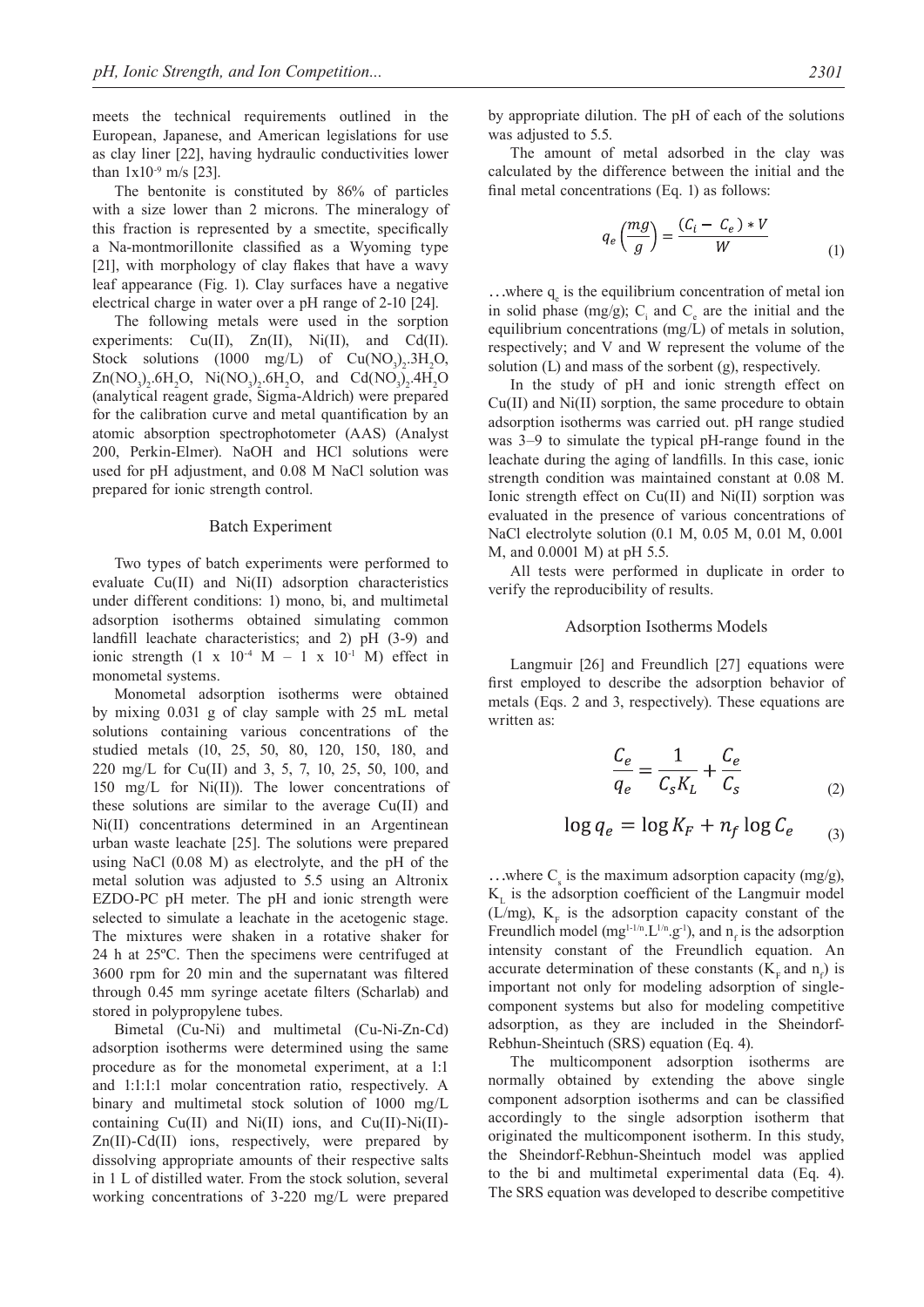sorption, where it was assumed that the singlecomponent sorption follows the Freundlich equation [28]. The derivation of the SRS equation is based on the assumption of an exponential distribution of adsorption energies for each component. A general form of the SRS equation [28] can be written as:

$$
S_i = K_i C_i \left( \sum_{j=1}^l \alpha_{i,j} C_i \right)^{n_i - 1}
$$
\n(4)

…where *i* and *j* denote metal components *i* and *j*, *l* is the total number of components, and  $\alpha_{ij}$  is a dimensionless competition coefficient for the adsorption of component  $i$  in the presence of component  $j$ . The parameters  $K_i$ and  $n_i$  are the Freundlich parameters representing a single-component system *i* as described in Equation 2. By definition,  $\alpha_{i,j}$  equals 1 when  $i = j$ . If there is no competition, i.e.,  $\alpha_{i,j} = 0$  for all  $j \neq i$ , Equation 4 yields a single species Freundlich equation for component *i* identical to Equation 3.

Finally, from Langmuir constants obtained in singlecomponent systems, competitive constants for binary and multi-component systems were calculated [29, 30]. Mohan and Singh [29] investigated the mutual effects of ions adsorption by measuring the adsorption capacity ratio of metal ion *i* in multi-component systems,  $q_i^{mix}$ , and in single-component systems,  $q_i^0$ , such that:

$$
\frac{q_i^{mix}}{q_i^0} \approx \frac{q_{im}^{mix}}{q_{im}^0} \tag{5}
$$

...where  $q^0_{im}$  and  $q_{im}^{mix}$  is the maximum amount adsorbed in a single- or multi-component system, respectively (mg/g). If  $q_i^{mix}/q_i^0 > 1$ , ion *i* enhances the adsorption of other ions. If  $q_i^{mix}/q_i^0 = 1$ , ion *i* has no effects on other ions. If  $q_i^{mix}/q_i^0$  < 1, ion *i* competes for adsorption sites of Na-bentonite with other ions and its adsorption is suppressed by the presence of other ions.

The competitive equilibrium coefficient expresses the competition ability of ions [30]. The competitive equilibrium coefficient for component *i*, is the equilibrium ratio of adsorbed *i* to all adsorbed components (Eq. 6). The competitive equilibrium coefficient for component *i* among *n* components may be written as:

$$
a_{ie} = \frac{q_{ie}/C_{0i}}{\sum_{j=1}^{n} q_{je}/C_{0j}} \approx \frac{q_{im}^{mix}/C_{0i}}{\sum_{j=1}^{n} q_{jm}^{mix}/C_{0j}}
$$
(6)  
(i = 1, 2, 3..., n; j = 1, 2, 3..., n)

...where  $q_{ie}$  and  $C_{0i}$  are the amount of adsorbed component *i* at equilibrium (mg/g) and initial concentration of component *i*, respectively,  $q_{je}$  and  $C_{0j}$  are the amounts of adsorbed component *j* at equilibrium (mg/g) and initial concentration of component *j*, respectively, and  $q_{jm}^{mix}$  is the maximum amount of adsorbed component *j* (mg/g).

Table 1. Properties of the real leachate used for batch experiments (TDS: total dissolved salts; EC: electrical conductivity; DOC: dissolved organic carbon).

| Parameter                                      | Real leachate  |  |  |
|------------------------------------------------|----------------|--|--|
| pH                                             | 5.20           |  |  |
| $TDS$ (mg/L)                                   | 15590          |  |  |
| $EC$ ( $\mu$ S/cm)                             | 33800          |  |  |
| Viscosity at $20^{\circ}$ C (cP)               | 1.40           |  |  |
| Density at $20^{\circ}$ C (g/cm <sup>3</sup> ) | 1.04           |  |  |
| $Cu^{2+}(mg/L)$                                | 6.01           |  |  |
| $\text{Zn}^{2+}$ (mg/L)                        | 9.51           |  |  |
| $Ni^{2+} (mg/L)$                               | 2.00           |  |  |
| $Cd^{2+}$ (mg/L)                               | 0.36           |  |  |
| $Na^+(mg/L)$                                   | 645-29200*     |  |  |
| $Ca^{2+}(mg/L)$                                | 42-2880*       |  |  |
| $K^+(mg/L)$                                    | 70-2786*       |  |  |
| $Mg^{2+}(mg/L)$                                | 59-3860*       |  |  |
| Phenols $(mg/L)$                               | $3.45 - 26*$   |  |  |
| Organic N (mg/L)                               | $24 - 852*$    |  |  |
| DOC (mg/L)                                     | 17.400-93.700* |  |  |
|                                                |                |  |  |

\* data taken from [25]

The rate of equilibrium adsorption reduction  $(\Delta Y)$ is the ratio of the difference between non-competitive equilibrium adsorption and competitive equilibrium adsorption to non-competitive adsorption observed at equilibrium (Eq. 7):

$$
\Delta Y = \frac{q_{im}^0 - q_{im}^{mix}}{q_{im}^0} \times 100\% \tag{7}
$$

#### Real Leachate Tests

Cu(II) and Ni(II) elimination from real leachate was essayed in batch experiments. The real leachate samples are from a landfill located in Argentina (Table 1). A typical experiment consisted in 0.031 g of Na-bentonite added to 25 mL of real leachate in polyethylene bottles, shaken for 24 h, centrifuged, and the supernatant was kept for metal analyses.

#### **Results**

#### pH Effect on Cu(II) and Ni(II) Sorption

The effect of solution pH on the adsorption of Cu(II) and Ni(II) on Na-bentonite is presented in Fig. 2a). In order to elucidate the contribution of precipitation to the sorption of the heavy metals, the change in removal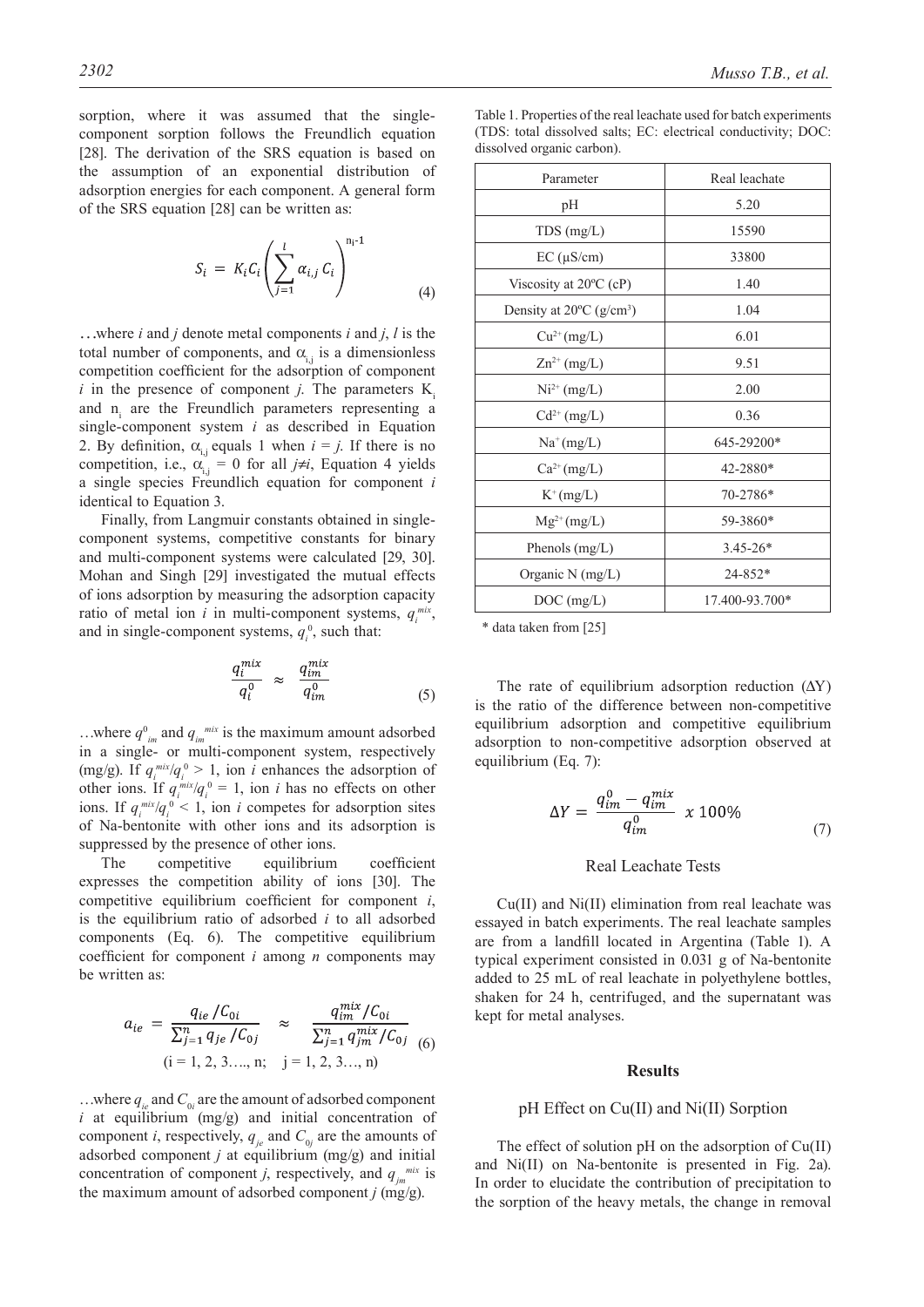percentage without the sorbent was examined under the same pH range (Fig. 2b).

It was clear that sorption of Cu(II) on Na-bentonite was strongly dependent on pH values, as has been already seen by other authors [15, 31-34]. The sorption increased slowly at pH 4-6 and increased sharply at pH 6-7. At pH>6, the removal of Cu(II) is 90% and was maintained at a constant until pH 9. This can be well understood in terms of the electrostatic interaction between the montmorillonite and the cationic species; therefore the adsorption of Cu(II) can be attributed to ion exchange between  $Cu(II)$  and  $H^+/Na^+$  on the ion exchange sites. The increased competition between protons and metal ions for the available permanent negative sorption sites is responsible for the low removal efficiency at low pH values; additionally, a large number of active sites of variable charge may become positively charged at very low pH [32]. The Cu(II) adsorbed amount increased with increase in pH up to 7.0, this is attributed to the decrease in competition between protons and metal ions leading to a higher uptake [35]. Also, at high pH values (pH>6.0) the oxide specie of Cu(II) in solution is precipitated (Fig. 3a), which will lead to a corresponding decrease in the removed amount of metal ions by adsorption onto a montmorillonite surface [36]. This is supported by the calculations of aqueous speciation performed with the Medusa-Hydra chemical equilibrium software for Windows (Visual

Basic) (Fig. 3). The percentage of Cu(II) removed by precipitation is shown in Fig. 2b, which can be compared with the total removal percentage (Fig. 2a). The precipitation percentage is small at pH values below 6  $($   $\leq$  10%) and then sharply increases up to 60% at pH 7, 8, and 9. The difference between the total removal and the removal by precipitation at pH≥7 is around 30%, and this percentage could be attributed to the adsorption mechanism of the main positive Cu(II) species  $(Cu^{2+}$  and  $CuOH^{+}$ ) present at these pH (Fig. 3a) on the deprotonated aluminol and silanol groups of the clay, located at variable surface charged sites, and on siloxanic groups located in permanent negative surface sites.

The effect of pH on Ni(II) sorption on the Nabentonite was less marked than in the case of Cu(II), although a very similar trend was observed. A small increase from 15% to 30% of retained Ni(II) was observed over a wide pH range from 2 to 7. Above pH 7, the removal of Ni(II) increases sharply until it reaches 90%. Other authors have also observed this pHdependent adsorption of Ni(II) on Na-montmorillonite describing similar sorption mechanisms as in the case of Cu(II) [37, 38]. Ni(II) precipitation as Ni(OH) plays an important role in the removal at pH 9 (Fig. 3b), being responsible for almost the total removal at this pH. For pH<9, Ni(II), removal can be completely attributed to the adsorption process.



Fig. 2. Variation in removal percentages of Cu(II) and Ni(II) on Na-bentonite as a function of pH with (a) and without (b) the sorbent (ionic strength: 0.08M, initial concentration of Cu(II): 2.5 mg/L, Ni(II): 25 mg/L).



Fig. 3. Relative distribution of  $Cu(II)$  (a) and  $Ni(II)$  (b) species in aqueous solutions as a function of pH values; hydrolysis constants are indicated in the figure (initial Cu(II) and Ni(II) concentration: 0.40 mM).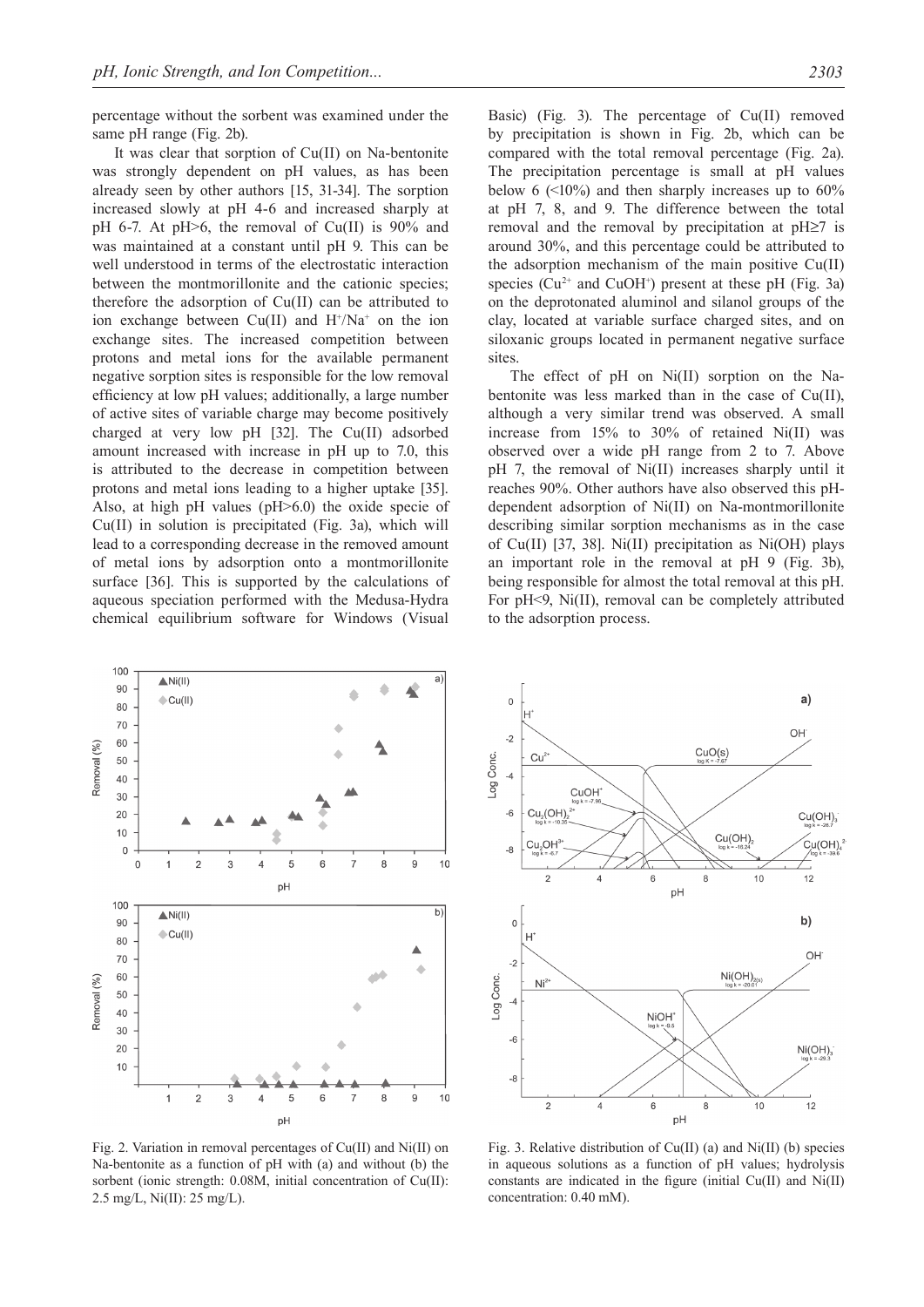Consequently, removal of Cu(II) and Ni(II) by the Na-bentonite is dominantly controlled by sorption (specifically, cation exchange) under acidic conditions, but it can be strongly enhanced by metal oxide/ hydroxide precipitation under alkaline conditions.

## Ionic Strength Effect on Cu(II) and Ni(II) Sorption

Fig. 4 shows the effect of electrolyte concentration on Cu(II) and Ni(II) adsorption onto the Na-bentonite.

As can be seen from Fig. 4, the sorption of Cu(II) and Ni(II) on bentonite increases with decreasing ionic strength at pH 5.5, maintaining a maximum adsorption value at NaCl concentrations lower than 0.05 M. The electrolite concentration effect could be attributed to three reasons [32]:

- 1) Ionic strength can impact particle aggregation by influencing electrostatic interactions. Increased ionic strength can reduce electrostatic repulsion and thereby increases particle aggregation, which reduces the amount of available binding sites and thereby decreases the sorption of Cu(II) and Ni(II).
- 2) The ionic strength of solution influences the activity coefficient of Cu(II) and Ni(II) ions, which limits their transfer to the clay surfaces [39], although this effect is expected to be negligible at the metals initial concentrations used in this study.
- 3) Sorption is sensitive to the change in ionic strength if electrostatic attraction is a significant mechanism. Thus, the results show that electrostatic attraction plays an important role in the sorption of Cu(II) and Ni(II) on the Na-bentonite at pH 5.5, in agreement with the previous pH effects results. At high ionic strength, the increased amount of NaCl can swamp the surface of the clay and thus decrease Cu(II) and Ni(II) ions' access to the surface sites.

However, it is important to highlight some differences in ionic strength effect between the analysed metals. At high ionic strength, Ni(II) was affected stronger than Cu(II), as can be seen by a sharper



Fig. 4. Effect of ionic strength on the adsorption of Cu(II) and Ni(II) onto the Na-bentonite at ionic strength: 0.0001, 0.001, 0.01, 0.05, and 0.08 M; pH 5.5; dose of adsorbent 1.24 g/L; initial concentration of Cu(II) 10 mg/L, Ni(II) 25 mg/L.

decrease in the metal uptake from 0.01 M to 0.08 M of NaCl (Fig. 4). This would indicate that Ni(II) retention is more dependent on electrostatic interactions with solid-phase exchange sites. In contrast, Cu(II) retention is less dependent on this type of adsorption and more dependent on covalent interactions through the participation of  $Cu(OH)^+$  and  $Cu_2(OH)^{2+}$  species with the mineral structures, as has been already seen at this studied pH [24].

## Isothermal Adsorption Characteristics of Cu(II) and Ni(II) Ions on the Na-bentonite

Adsorption isotherms of Cu(II) and Ni(II) in single, binary, and multi-component systems are shown in Figs 5a) and b), respectively. In all of them it was observed that the amount of heavy metal ions adsorbed on Na-bentonite increases with the increase in concentration of these metals in aqueous solutions. The constants of isothermal adsorption for Cu(II) and Ni(II) in single, binary, and multi-component systems are shown in Table 2. The Langmuir-type model can fit the single, binary, and multicomponent experimental data of Cu(II) and Ni(II) adsorption very well  $(R^2>0.90)$ , indicating homogeneous distribution



Fig. 5. Adsorption isotherms of Cu(II) and Ni(II) in single, binary, and multicomponent systems on Na-bentonite; lines represent Langmuir fitting and dots represent average sorption.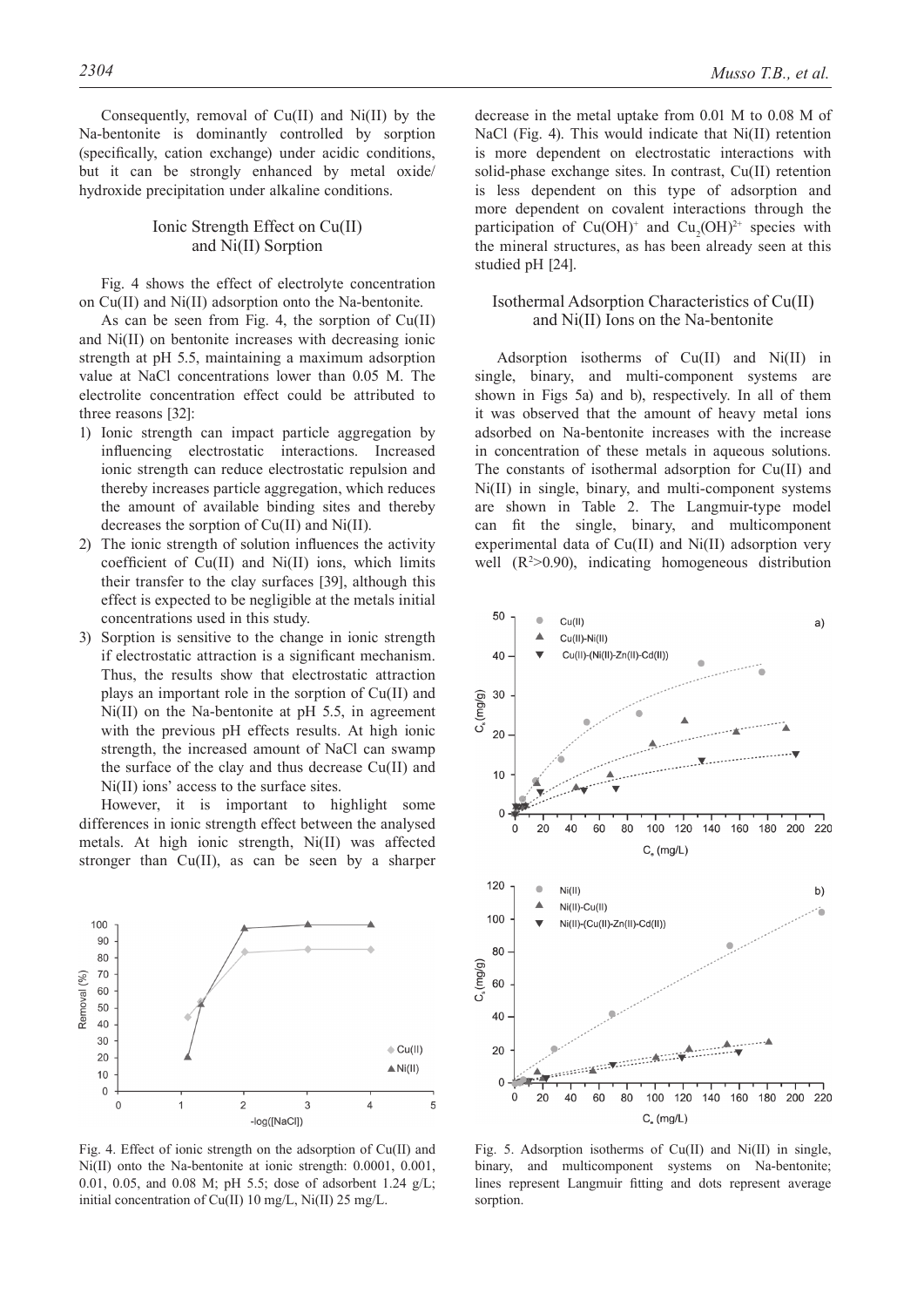| Model                           | Constants            | Monometal                |                          | Bimetal                  |                          | Multimetal               |                          |
|---------------------------------|----------------------|--------------------------|--------------------------|--------------------------|--------------------------|--------------------------|--------------------------|
|                                 |                      | Cu(II)                   | Ni(II)                   | $Cu(II)-Ni(II)$          | $Ni(II)-Cu(II)$          | Cu(II)<br>$(Ni-Zn-Cd)$   | Ni(II)<br>$(Ni-Zn-Cd)$   |
| Langmuir                        | $C_{s}(mg/g)$        | 56.95                    | 394.16                   | 40.04                    | 79.31                    | 26.15                    | 87.50                    |
|                                 | $K_{\tau}$ (L/mg)    | 0.011                    | 0.003                    | 0.007                    | 0.002                    | 0.007                    | 0.001                    |
|                                 | R <sup>2</sup>       | 0.97                     | 0.99                     | 0.91                     | 0.97                     | 0.90                     | 0.82                     |
| Freundlich                      | $\mathbf{K}_{\rm F}$ | 2.13                     | 1.54                     | $\overline{\phantom{a}}$ | $\overline{\phantom{a}}$ | $\overline{\phantom{a}}$ | $\overline{\phantom{a}}$ |
|                                 | $n_F$                | 0.56                     | 0.87                     | $\overline{\phantom{a}}$ | $\overline{\phantom{0}}$ | $\overline{\phantom{a}}$ | ٠                        |
|                                 | $\mathbb{R}^2$       | 0.96                     | 0.99                     | $\overline{\phantom{a}}$ | $\overline{\phantom{a}}$ | $\overline{\phantom{a}}$ | $\overline{\phantom{a}}$ |
| Sheindorf-Reb-<br>hun-Sheintuch | a                    | $\overline{\phantom{a}}$ | $\overline{a}$           | 0.72                     | 75942                    | 1.13                     | 1972                     |
|                                 | $\mathbf b$          | $\overline{\phantom{a}}$ | $\overline{\phantom{a}}$ | $\overline{\phantom{a}}$ | $\overline{\phantom{a}}$ | 0.98                     | 2266                     |
|                                 | $\mathbf c$          | $\overline{\phantom{a}}$ | $\overline{\phantom{a}}$ | $\overline{\phantom{a}}$ | $\overline{\phantom{a}}$ | 0.98                     | 5466                     |
|                                 | $R^2$                | $\overline{\phantom{a}}$ | $\overline{\phantom{a}}$ | 0.83                     | 0.93                     | 0.78                     | 0.85                     |

Table 2. Adsorption isotherm parameters for Cu(II) and Ni(II) in single, binary, and multi-component systems.

of these metals onto the surface-active sites of the montmorillonite. This is in agreement with previous works, which have also observed that the Langmuir model described the sorption data best in multimetal systems [15, 34, 40]. Based on the values of maximum sorption capacities calculated from the fitted Langmuir equation, the sequence of metal sorption was Ni(II)>Cu(II) in non-competence and competence conditions.

An improvement in the fitting of the experimental data obtained from competitive systems with the SRS multicomponent adsorption isotherm was not observed. However, from the competition coefficient values obtained from this model, it can be observed that competition effect was stronger for Ni(II) ( $\alpha$ >>> 1) than Cu(II)  $(\alpha > 1)$ , as will be analysed later.

The data in Table 2 indicate that total adsorbed amount of non-competitive adsorption is higher than total adsorbed amount of binary and multi component competitive adsorption.

This is also demonstrated by the values of  $q_i^{mix}/q_i^{0}$  (Table 3), which indicate the mutual competitive effect of Cu(II) and Ni(II) in binary and multi component systems. Although competition reduced sorption of the two metals, the magnitude of this effect was different for each. The removal efficiency of Ni(II) decreased substantially in the presence of Cu(II) and other metals compared with the single metal system. The adsorption in a single-component system was decreased by around 80% in binary and multicomponent systems (Table 2), whereas in the case of Cu(II) its rate of adsorption equilibrium reduction was decreased by 29.6% in the Cu(II)-Ni(II) system and by 54% in the multi-component system.

The results show that  $Cu(II)$  suppresses  $Ni(II)$ adsorption more significantly and that the presence of more metals in the system does not reduce Ni(II) adsorption in a higher proportion.

The competitive equilibrium coefficient  $(a<sub>i</sub>)$  indicates that in a multimetal system Ni(II) is adsorbed in a higher proportion than Cu(II). This can be also observed comparing the maximum sorption capacities obtained from Langmuir equation (87.5 mg/g for  $Ni(II)$  and 26.15 mg/g for Cu(II)). This means that  $Ni(II)$ would have more available sites to interact with the surface of the clay, and therefore is less affected by the type of reactive site.

#### **Discussion**

## Sorption Mechanisms

In concordance with other authors, three mechanisms are considered in the sorption experiments from the analysis of pH and ionic strength effect [41, 37, 42]: cation exchange at permanent negatively charged sites, inner-sphere complexation at variable charge surface hydroxyl groups at the crystal edges, and precipitation as metal oxides or hydroxides. At pH<6.5-7, the ionic strength-dependent adsorption indicates that the main sorption processes are:

(i) cation exchange reactions at the permanent negative charge of faces or interlayer region of montmorillonite:

$$
2(X^{-} - Na^{+}) + Cu^{2+} \Leftrightarrow (X_{2}^{-2} - Cu^{2+}) + 2Na^{+}
$$
  

$$
2(X^{-} - Na^{+}) + Ni^{2+} \Leftrightarrow (X_{2}^{-2} - Ni^{2+}) + 2Na^{+}
$$

and

(ii) formation of copper and nickel hydroxyl surface complex at the variable charge surface hydroxyl groups: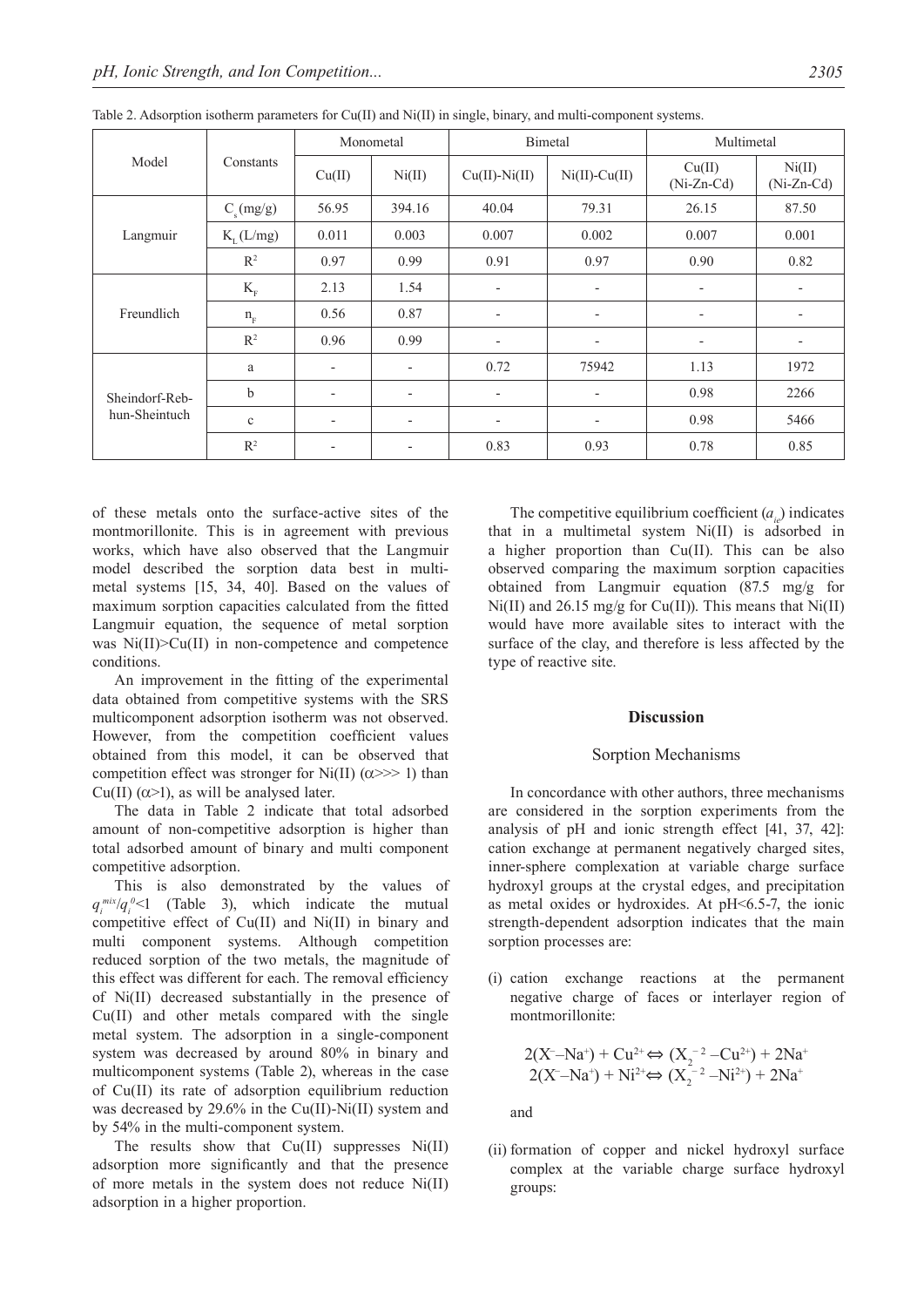Msurf–OH +  $Cu^{2+} + H_2O \Leftrightarrow M_{surf}OCuOH + 2H^+$ Msurf–OH +  $Ni^{2+} + H_2O \Leftrightarrow M_{surf}ONiOH + 2H^+$ 

The sorption of  $Cu(II)$  and  $Ni(II)$  at higher pH is similar to metal ion uptake onto oxide surfaces [43], that is sorption increases to near 100% over a narrow pH range [44]. As demonstrated, precipitation plays an important role in the removal of Cu(II) and Ni(II) at pH>6 and pH=9, respectively, as follows:

(iii) precipitation of CuO and  $Ni(OH)_{2}$ :

$$
\text{Cu}^{2+} + \text{H}_2\text{O} \Leftrightarrow \text{CuO} + 2\text{H}^+ \text{Ni}^{2+} + 2\text{H}_2\text{O} \Leftrightarrow \text{Ni(OH)}_2 + 2\text{H}^+
$$

The total metal uptake  $(q<sub>x</sub>)$  on Na-bentonite at pH 5.5 in the competitive system was calculated by summing up the amounts of Cu(II), Ni(II), Zn(II), and Cd(II) adsorbed. The adsorption surface of  $q<sub>T</sub>$  is shown in Fig. 6, and as it can be observed, the surface levels off at  $q_T = 1.5$  meq/g, which is higher than the CEC capacity of the bentonite (CEC =  $1.05$  meq/g). Hence, at high metal concentration precipitation could occur at lower pH values.

## Ion Competition Effect on Cu(II) and Ni(II) Sorption

In general, multi-component systems exhibit three possible types of behavior: synergism, antagonism, and non-interaction. The results showed that the presence of other metals in solution decreased the removal percentage of Cu(II) and Ni(II). This would indicate that adsorption sites of Na-bentonite for Cu(II) and



Fig. 6. Total adsorption of metal ions on bentonite in the multicomponent system; the surface is predicted using the Kriging gridding method (Ce: concentration at equilibrium).

Table 3. Competitive constants calculated from Langmuir isotherm for Cu(II) and Ni(II).

| Metalions | Adsorption          | Competitive constants |         |       |  |  |
|-----------|---------------------|-----------------------|---------|-------|--|--|
|           | systems             | $q_i^{mix}/q_i^{0}$   | $a_{i}$ | DY(%) |  |  |
| Cu(II)    | Cu(II)              | 1.00                  | 1.00    |       |  |  |
|           | $Cu(II)$ -Ni $(II)$ | 0.70                  | 0.50    | 29.69 |  |  |
|           | $Cu(Ni-Zn-Cd)$      | 0.46                  | 0.30    | 54.08 |  |  |
| Ni(II)    | Ni(II)              | 1.00                  | 1.00    | 0     |  |  |
|           | $Ni(II)+Cu(II)$     | 0.20                  | 1.98    | 79.88 |  |  |
|           | $Ni(Cu-Zn-Cd)$      | 0.22                  | 3.35    | 77.80 |  |  |

Ni(II) ions are limited. Cu(II) and Ni(II) occupied the adsorption sites only once during non-competitive adsorption; but  $Cu(II)$  and  $Ni(II)$  co-occupied the same sites once during competitive adsorption, indicating an antagonistic effect (Table 3). These results are in agreement with the works of [34, 29, 45].

The cumulative amount of both metals sorbed in the Na-bentonite under competence conditions (binary and multiple systems) was similar, demonstrating that the number of sites available for sorption remained constant in these conditions.

Ni(II) adsorption was highly affected by the presence of other metals. This could be related to the fact that Cu(II) sorption through covalent interaction is stronger compared to Ni(II) dependence to electrostatic interactions which will be more affected by the presence of a higher amount of ions in the solution. The existence of specific sites for Cu(II) adsorption that are not occupied by Ni(II) or other ions when they are present explain the lesser effect of competition for Cu(II) [15]. As a result, Ni(II) might be more mobile in a mixed metal system than in a single-metal scenario and thus poses a serious ecotoxicological threat. However, in competence conditions, Ni(II) is adsorbed in a higher proportion than Cu(II) due to its lower selectivity for the adsorption sites. Also, the lower capacity for Cu(II) with respect to Ni(II) ions would depend on the different geometry of its aquation, which has a tetragonal distortion due to the Jahn-Teller effect that makes its introduction into lamellar spaces more difficult [46].

Although a reduction in Cu(II) and Ni(II) adsorption due to competition over the whole range of added metal concentrations was observed, metal isotherms show that the differences in metal sorption were evident mostly at equilibrium concentrations >20 mg/L. Thus at low metal concentrations, the effects of competition were not strong. Saha et al. [47] explained that at low added metal concentrations metals are mainly adsorbed onto specific adsorption sites, while at higher metal inputs particles lose some of their ability to bind heavy metals as adsorption sites overlap, thus becoming less specific for a particular metal.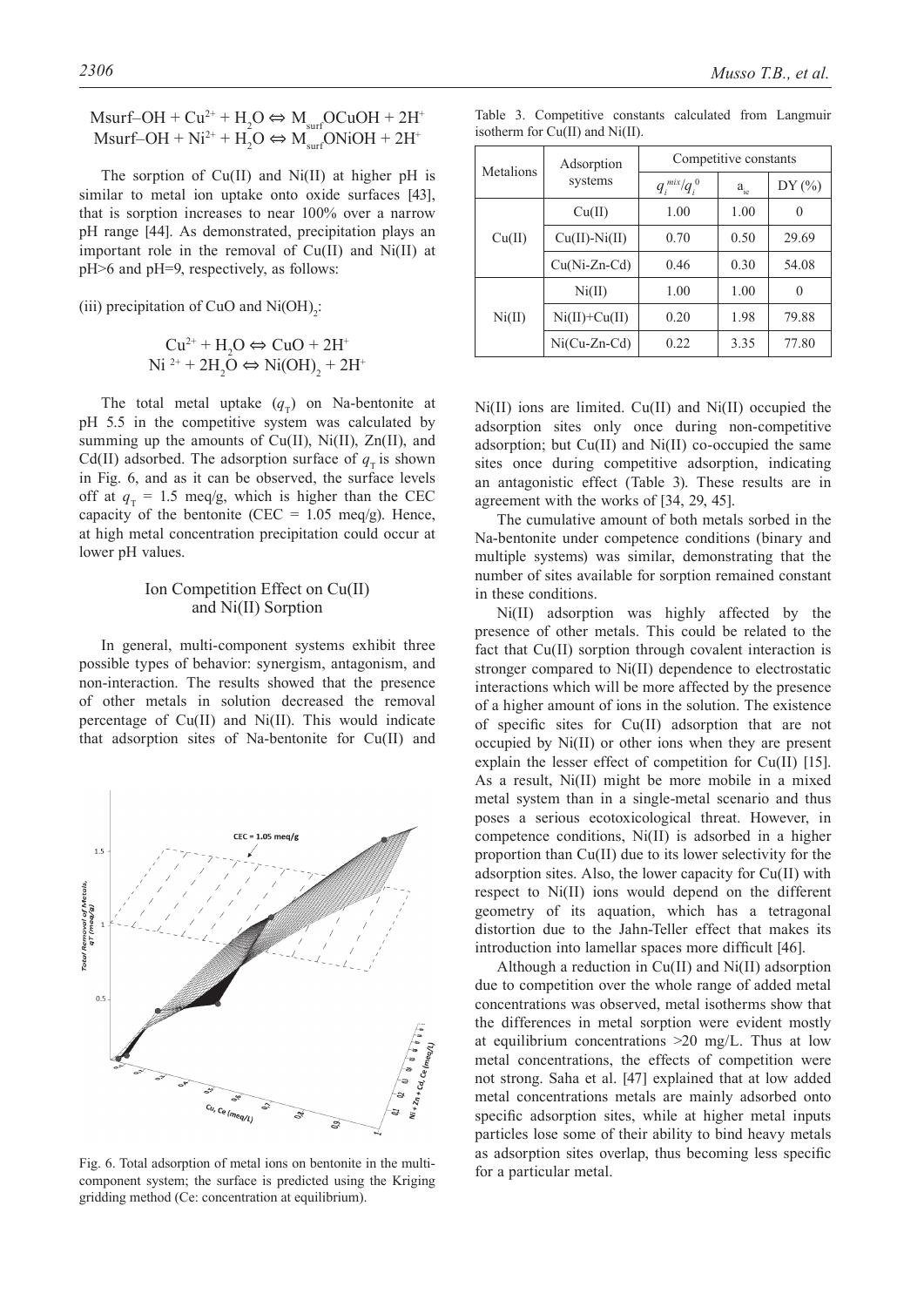#### Optimum Removal Conditions

Metal uptake capacity of a sorbent is perceived to be a function of both the surface area and the functional groups present on the surface of the material [48]. Glatstein and Francisca [49] proposed a heavy metal interaction-removal map for Na-bentonite based on pH and ionic strength of the solution and their relationship with the clay microfabric. They consider an isoelectric point of the particles edges  $IEP_{\text{edge}} = 6.5$ and a precipitation pH of 7 as reference values, which make it useful to compare with our results. According to this, removal increases when the exposed area of the particles increases (dispersion mode), and this happens when the solution has a low ionic strength and the pH is higher than  $\text{IEP}_{\text{edge}}$ . This is in agreement with our results, which show that maximum removal, resulting in both sorption and precipitation, is reached when the solution has a  $pH > 6$  and the ionic strength is <0.05 M.

Finally, the effect of competition is minimal when the metal equilibrium concentration is lower than 20 mg/L. Although the concentration of heavy metals in leachates from different landfills is variable, the average metal concentrations are fairly low and rarely exceed this concentration [1].

## Practical Application

The comparison of  $Cu(II)$  and  $Ni(II)$  removal efficiencies by this natural liner material is shown in Fig. 7. The adsorption percentages on 0.031 g of clay, from a leachate with 6 mg/L of Cu(II) initial concentration and 2 mg/L of Ni(II) initial concentration, were 20% and 90%, respectively. This is in agreement with batch results from multimetal synthetic solution, which indicates that in competence conditions Ni(II) is removed in a higher proportion than Cu(II).



Fig. 7. Treatment of real leachate with bentonite liner (BT: before treatment; AT: after treatment).

Although the concentrations decreased during the process, the values after treatment can exceed environmental standards – especially for the  $Cu(II)$ ion. According to the current legislation, it would not be possible to discharge the leachate both into a watercourse and into a public sewage system [50] (Fig. 7). The lower adsorption rate using a real leachate can be explained because of its high ionic strength and the presence of other inorganic and organic compounds (Table 1) that possibly interacted with the analysed heavy metal, as these may affect the adsorption process and influence the application of adsorption materials in the liner system to some extent.

#### **Conclusions**

In order to evaluate the potential use of a low-cost clay liner material as efficient sorbent, a variety of experimental studies on the sorption of Cu(II) and Ni(II) heavy metal ions using a Na-bentonite from Argentina were carried out. From the results of this study we drew the following conclusions:

- 1) Ionic strength effect suggests that cation exchange is the dominant mechanism governing Cu(II) and Ni(II) sorption onto Na-bentonite at pH<6. On the other hand, pH experiments without the sorbent indicated that precipitation of these metals as oxides and hydroxides contributed with the biggest percentage of removal at pH>6 for Cu(II) and 9 for Ni(II).
- 2) Adsorption experiments at pH 5.5 indicated that at high metal concentration, the total adsorbed amount exceeds the CEC of the bentonite, indicating that precipitation can occur at lower pH when the metal concentration is high.
- 3) Cu(II) and Ni(II) sorption onto Na-bentonite under non-competence and competence conditions is explained better by the Langmuir sorption model. The extended Freundlich equation for competitive systems did not improve the fitting of the experimental values in relation to the Langmuir model, as  $\mathbb{R}^2$  values are generally lower.
- 4) The co-presence of metals led to a decrease in the sorption of both metals due to competition for adsorption sites. The effect of ion competition was higher in the case of Ni(II) than Cu(II). As a result, Ni(II) might be more mobile in a mixed metal system as would be the case of a landfill leachate. However, in multimetal systems, Ni(II) is adsorbed in a higher proportion than Cu(II), indicating that it is less affected by the type of reactive adsorption site.
- 5) Removal optimum conditions are obtained when the solution has a low ionic strength  $(\leq 0.05$  M), pH is higher than 6, and the metal equilibrium concentration is lower than 20 mg/L – where the competition effect is minimal.

The experimental investigation conducted here demonstrates that the Na-bentonite is able to concurrently reduce concentrations of heavy metals in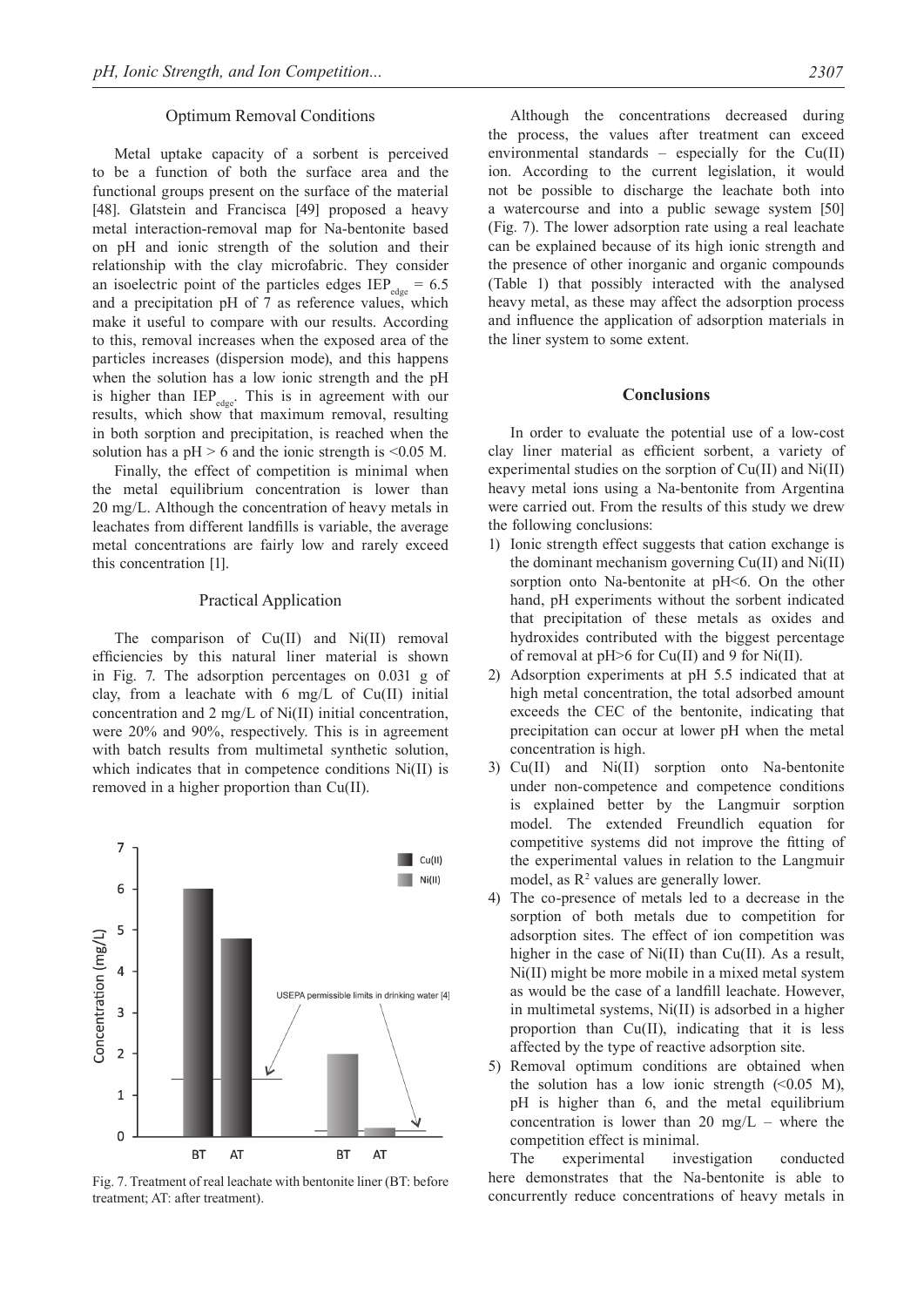aqueous solutions. We recommend this material as an economical and efficient sorbent for heavy metals in uses related to the isolation of leachates derived from urban waste. In security landfills, in addition to its probed quality as a physical barrier, this bentonite would constitute a geochemical barrier in order to impede the dispersion of contaminants from the leakage of toxic wastes to surface and groundwater bodies.

While this bentonite is from local provenance, it is classified as a Wyoming type, with chemical, physicochemical, and technological properties comparable to this one, which is usually taken as a reference material all over the world. According to this, the results can be extrapolated to other bentonites of this type, with similar amounts of montmorillonite.

## **Acknowledgements**

This work was supported by the Agencia Nacional de Promoción Científica y Tecnológica of Argentina (PICT 2015-2641).

## **Conflict of Interest**

The authors declare no conflict of interest.

## **References**

- 1. CHRISTENSEN T.H., KJELDSEN P., BJERG P.L., JENSEN D.L., CHRISTENSEN J.B., BAUN A., ALBRECHTSEN H.J., HERN H. Biogeochemistry of landfill leachate plumes. Appl. Geochem. **16**, 659, **2001**.
- 2. NAVEEN B.P., DURGA MADHAB MAHAPATRA, SITHARAM T.G., SIVAPULLAIAH P.V., RAMACHANDRA T.V. Physico-chemical and biological characterization of urban municipal landfill leachate. Environ. Pollut. **220**, 1, **2017**.
- 3. ROBINSON T. Removal of toxic metals during biological treatment of landfill leachates. Waste Manage. **63**, 299, **2017**.
- 4. UDDIN M.K. A review on the adsorption of heavy metals by clay minerals, with special focus on the past decade. Chem. Eng. J. **308**, 438, **2017**.
- 5. AWUAL M.R., ISMAEL M., YAITA T., SAFTY S.A.E., SHIWAKU H., OKAMOTO Y., SUZUKI S. Trace copper(II) ions detection and removal from water using novel ligand modified composite adsorbent. Chem. Eng. J. **222**, 67, **2013**.
- 6. AHMURAZZAMAN M. Industrial wastes as low-cost potential adsorbents for the treatment of wastewater laden with heavy metals. Adv. Colloid Interface Sci. **116**, 36, **2011**.
- 7. LI B., LI L.Y., GRACE J.R. Adsorption and hydraulic conductivity of landfill-leachate perfluorinated compounds in bentonite barrier mixtures. J. Environ. Manage.**156**, 236, **2015**.
- 8. MISHRA A. K., OHTSUBO M., LI L., HIGASHI T. Controlling factors of the swelling of various bentonites

and their correlations with the hydraulic conductivity of soil-bentonite mixtures. Appl. Clay Sci. **52**, 78, **2011**.

- 9. MUSSO T.B., FRANCISCA F.M., PETTINARI G., ROEHL K.E. Suitability of a cretaceous natural Nabentonite as construction material for landfill liners. Environ Eng Manage J. **15** (11), 2519, **2016**.
- 10. MOHELLEBI F., LAKEL F. Adsorption of  $Zn^{2+}$  on Algerian untreated bentonite clay. Desalin. Water Treat. **57**  (13), 6051, **2016**.
- 11. AL-JLIL S. Kinetics of adsorption of chromium and lead ions on bentonite clay using novel internal parallel model. Res. J. Environ. Toxicol. **9**, 1, **2015**.
- 12. ATKOVSKA K., BLIZNAKOVSKA B., RUSESKA G., BOGOEVSKI S., BOSKOVSKI B., GROZDANOV A. Adsorption of Fe(II) and Zn(II) ions from landfill leachate by natural bentonite. J. Chem. Technol. Metall. **51** (2), 215, **2016**.
- 13. ZAKI A.A., AHMAD M.I., ABD EL-RAHMAN K.M. Sorption characteristics of a landfill clay soil as a retardation barrier of some heavy metals. Appl. Clay Sci. **135**, 150, **2017**.
- 14. CHEN Y.G., YE W.M., YANG X.M., DENG F.Y., HE Y. Effect of contact time, pH, and ionic strength on Cd(II) adsorption from aqueous solution onto bentonite from Gaomiaozi, China. Environ. Earth Sci. **64**, 329, **2011**.
- 15. SDIRI A., HIGASHI T., CHAABOUNI R., JAMOUSSI F. Competitive removal of heavy metals from aqueous solutions by montmorillonitic and calcareous clays. Water Air Soil Pollut. **223,** 1194, **2012**.
- 16. PADILLA-ORTEGA E., LEYVA-RAMOS R., FLORES-CANO J.V. Binary adsorption of heavy metals from aqueous solution onto natural clays. Chem. Eng. J. **225**, 535, **2013**.
- 17. SDIRI A.T., HIGASHI T., JAMOUSSI F. Adsorption of copper and zinc onto natural clay in single and binary systems. Int. J. Environ. Sci. Technol. **11** (4), 1081, **2014**.
- 18. KHALFA L., BAGANE M., CERVERA M.L., NAJJAR S. Competitive Adsorption of Heavy Metals onto Natural and Activated Clay: Equilibrium, Kinetics and Modeling. International Journal of Chemical and Molecular Engineering, **10** (5), 583, **2016**.
- 19. MAVAKALA B.K., LE FAUCHEUR S., MULAJI C.K., LAFFITE A., DEVARAJAN N., BIEY E.M., GIULIANI G., OTAMONGA J.P., KABATUSUILA P., MPIANA P.T., POTÉ J. Leachates draining from controlled municipal solid waste landfill: Detailed geochemical characterization and toxicity tests. Waste Manage. **55**, 238, **2016**.
- 20. VALLÉS J.M., IMPICCINI A. Neuquen basin, Río Negro, Neuquén and La Pampa Bentonites. Tertiary bentonites deposits from Zapala and Añelo, Neuquen. In: Recursos Minerales de la República Argentina. E. Zappettini, Ed., Servicio Geológico Minero Argentino, Buenos Aires, 1113, **1999**.
- 21. MUSSO T.B., ROEHL K.E., PETTINARI G., VALLÉS J.M. Assessment of smectite-rich claystones from Northpatagonia for their use as liner materials in landfills. Appl. Clay Sci. **48**, 438, **2010**.
- 22. CHAI J.C., MIURA N. Comparing the performance of landfill liner systems. J. Mater. Cycles. Waste Manage. **4**, 135, **2002**.
- 23. MUSSO T.B., PETTINARI G., PAROLO M.E., MESQUÍN L. Smectitic clays from Northpatagonic region of Argentina as hydraulic barriers of landfills and heavy metals retention agents. Rev. Int. Contam. Ambie. **33** (1), 141, **2017**.